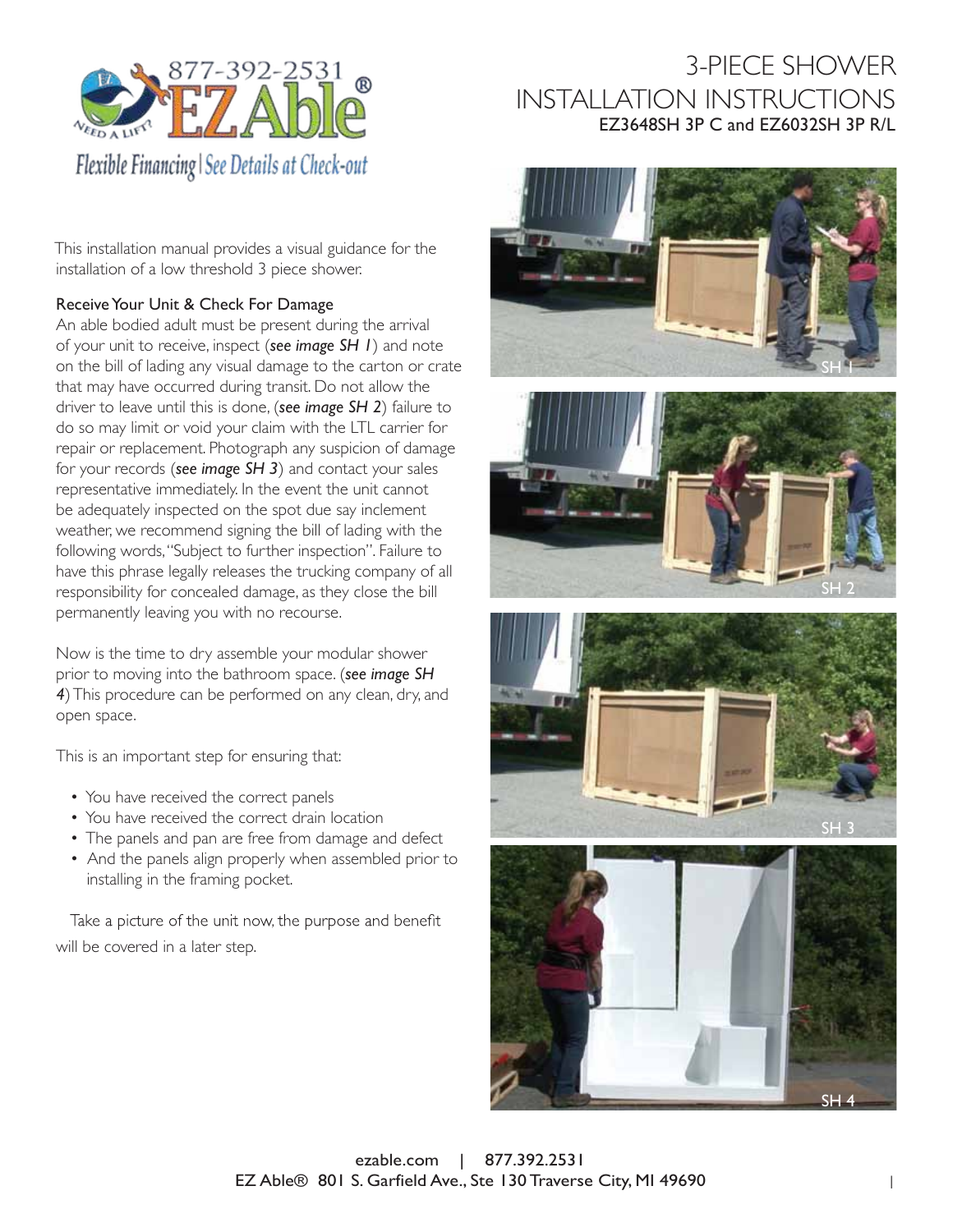CAL

It is a wise choice to delay demolition of the existing bathtub area until you're confident that your new unit is the correct size, hand and condition.

You will not want your customer to be without a working bathroom while waiting for a replacement.

CА

Remember **SLOW IS FAST** 

### The Following Is A List Of The Required Tools:

Hammer 1/8" counter sink drill Bit Flat head screw driver Utility Knife Power Drill Caulking Gun Gloves 4 Foot Level 2 Foot Level Plumber Level Bucket 5 gal

Tape Measure Hole saw 3.5"- 4" Hole saw 1"- 1-3/8 Safety Glasses Inside PVC pipe cutting tool Plumb Bob Grease pencil/marker Power Saw Vise Clamps Framing square

#### Installation And Finishing Materials By Others:

#8 SS Flat Head Wood Screws 1-Tube White Bathroom Caulking 2-Tubes 100% Clear Silicone Caulking Painters Masking Tape Large Wiping Cloths

Goof Off Cleaner Denatured Alcohol Shims-Wood Or Plastic Plumbers Grease

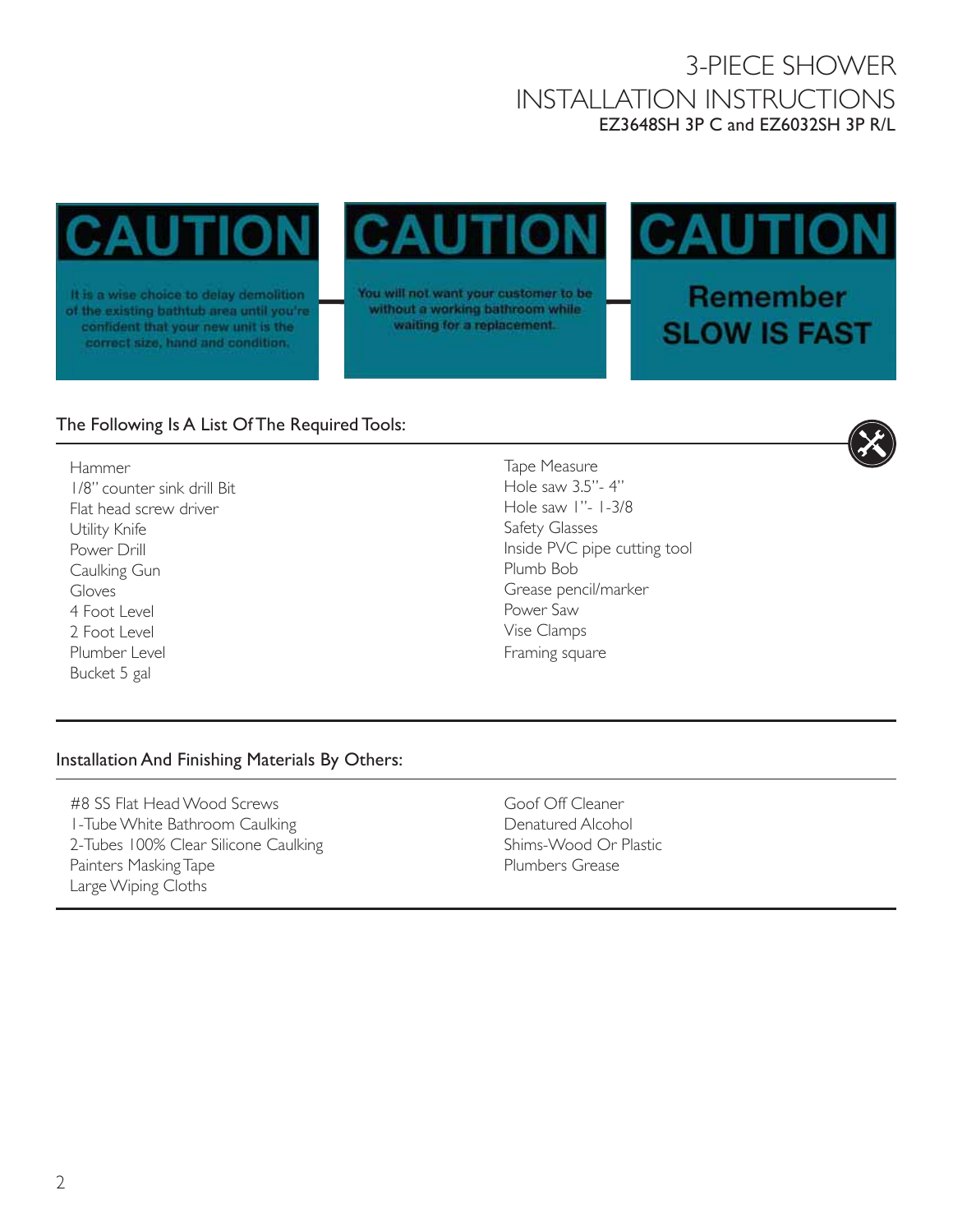

#### QUICK CONNECT FRAMING:

For this option, the framing cove where the valve will be located must be prepared in advance by creating a window size frame to receive pex pipe in a looped pattern to prevent kinking and allow ease of connection from the valve to the water supplies. (*see image SH 5*)

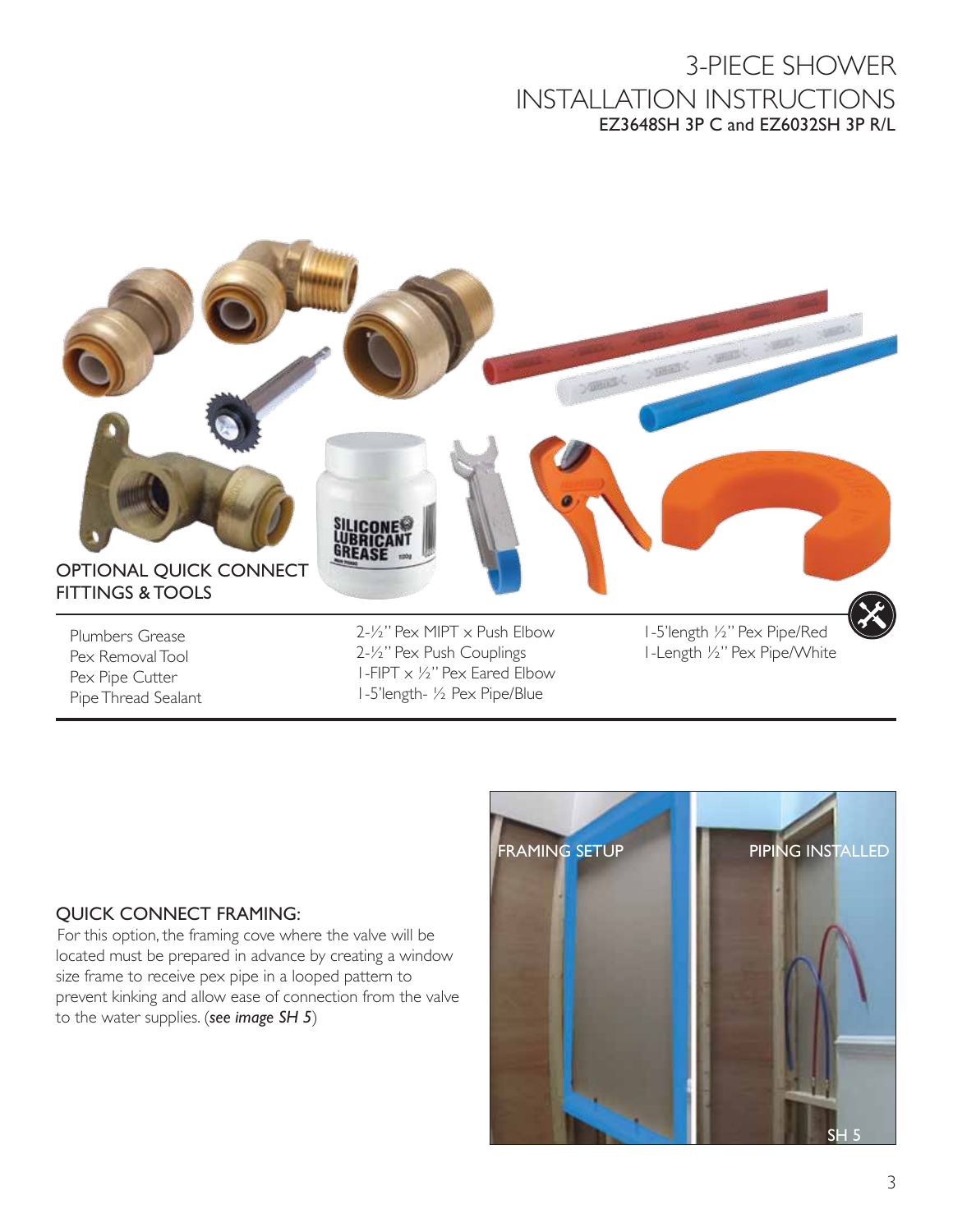#### PREPARING THE FRAMING POCKET

Check the framing pocket to insure it is sized properly with the dimensions provided on the Framing Diagrams page in your installation instructions. (*see image SH 6*) Next, check the pocket for square, plumb and level and make the necessary adjustments. (*see image SH 7*) Note it is more common than not that adjustments will need to be made.

Start by hanging a plumb bob from the framing beginning at the back wall, this is critical to your installation. (*see image*  **SH 8**) In many cases, the wall will not be plumb. A solution is to either shim the pan away from the wall (*see image SH 9*) or notch the stud. (*see image SH 10*) This is critical to a proper installation of the back wall panels. Slight variances will affect plumb walls and uneven grout lines.









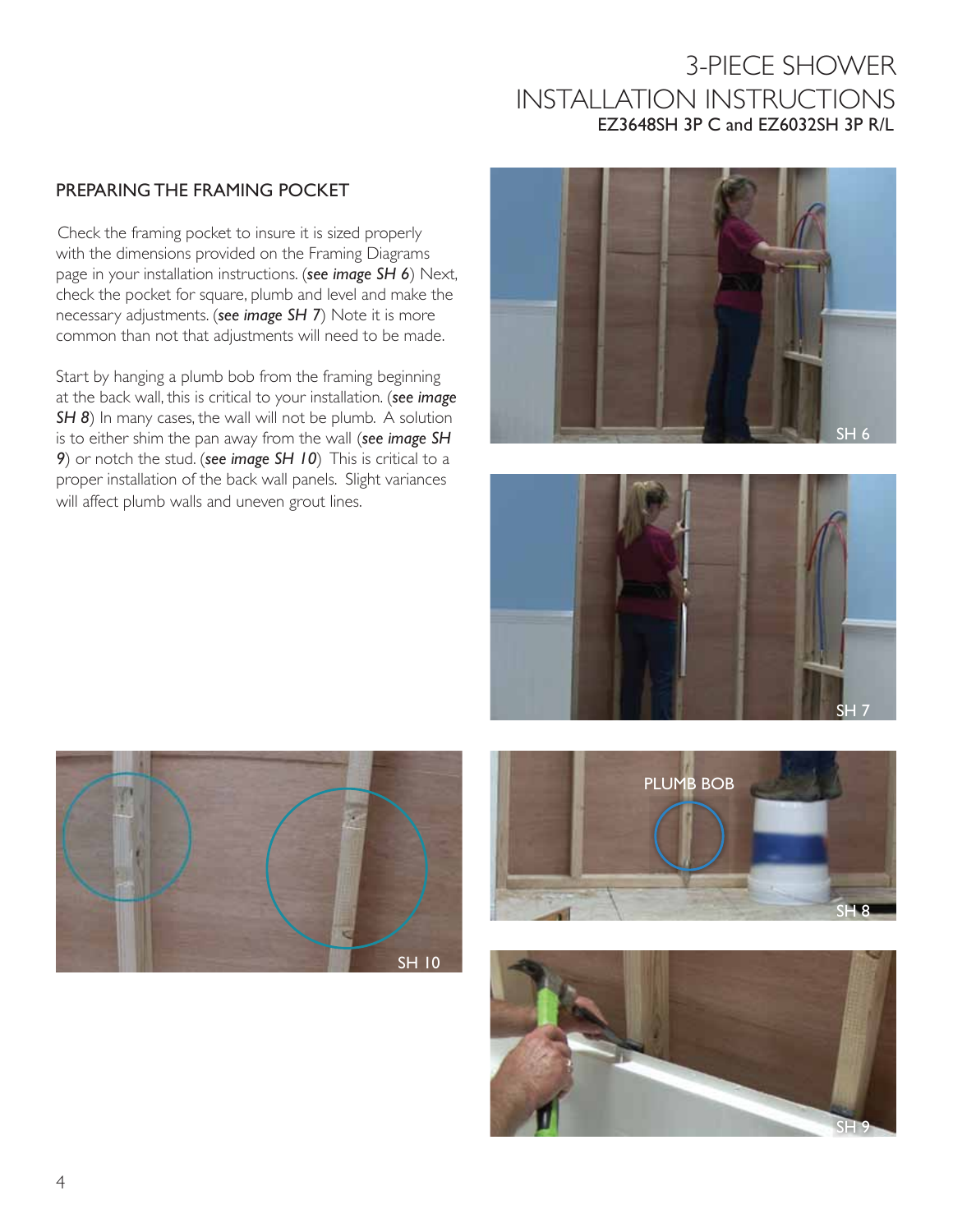Inspect the sub-floor for level and structural integrity. A solid, non-flexing sub-floor is required. Strengthen and replace any weak or damaged sub-floor materials. (see *image SH 11*)

Ensure pocket is clean from all debris. Dry-fit your shower base to ensure it fits in the frame properly and is centered with the drain. Pre-position 3 short lengths of ½" PVC plastic pipe as"slider rails or shoe horns" in the framing pocket. Lower the shower base at a 45 degree angle onto the PVC pipe as shown. (*see image SH 12*)This will assist greatly on sliding the base into the framing pocket.<br>Depending on your room configuration and clearances it may be necessary to cut additional dry wall to provide enough clearance to install the pan. Remember you may need to shim the base out away from the stud to ensure the walls can be installed properly.



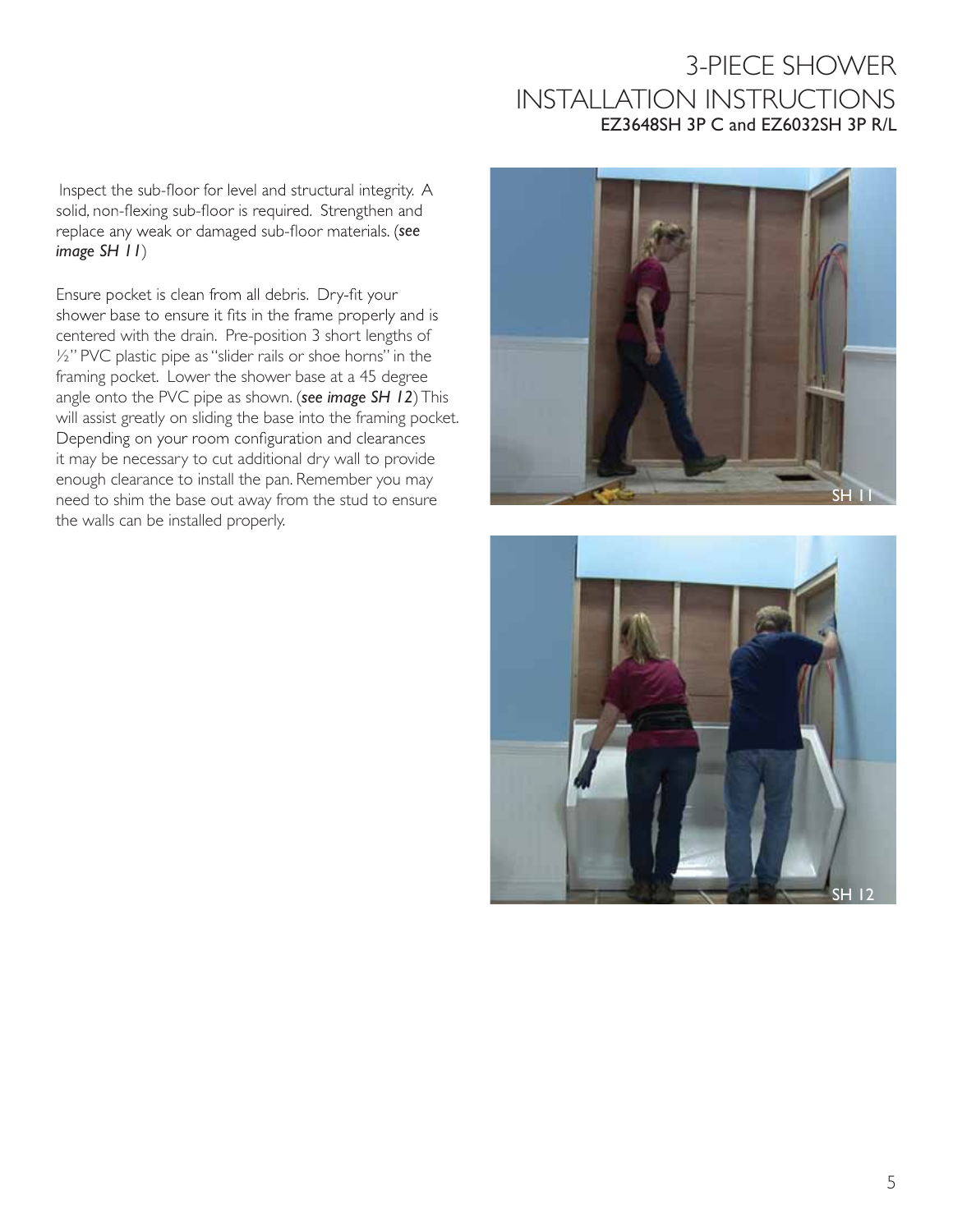Level the base temporarily ( *see image SH 13*), fastening the base to one stud on the center of the back wall with one screw. (*see image SH 14*)

Once level, draw a line on the sub floor indicating the front point of the thresh-old. (*see image SH 15*)This will provide a visual cue for a later step when permanently installing the base. Remove temporary screw and pull the shower base back out of the framing pocket.

Install the Drain fitting on the shower base. Remove the inside neoprene gasket and compression ring and set aside for a later step. (*see image SH 16*) Install the provided commercial 2" no caulk shower drain body on the base using plumber's putty. (*see images SH 17 & 18*)











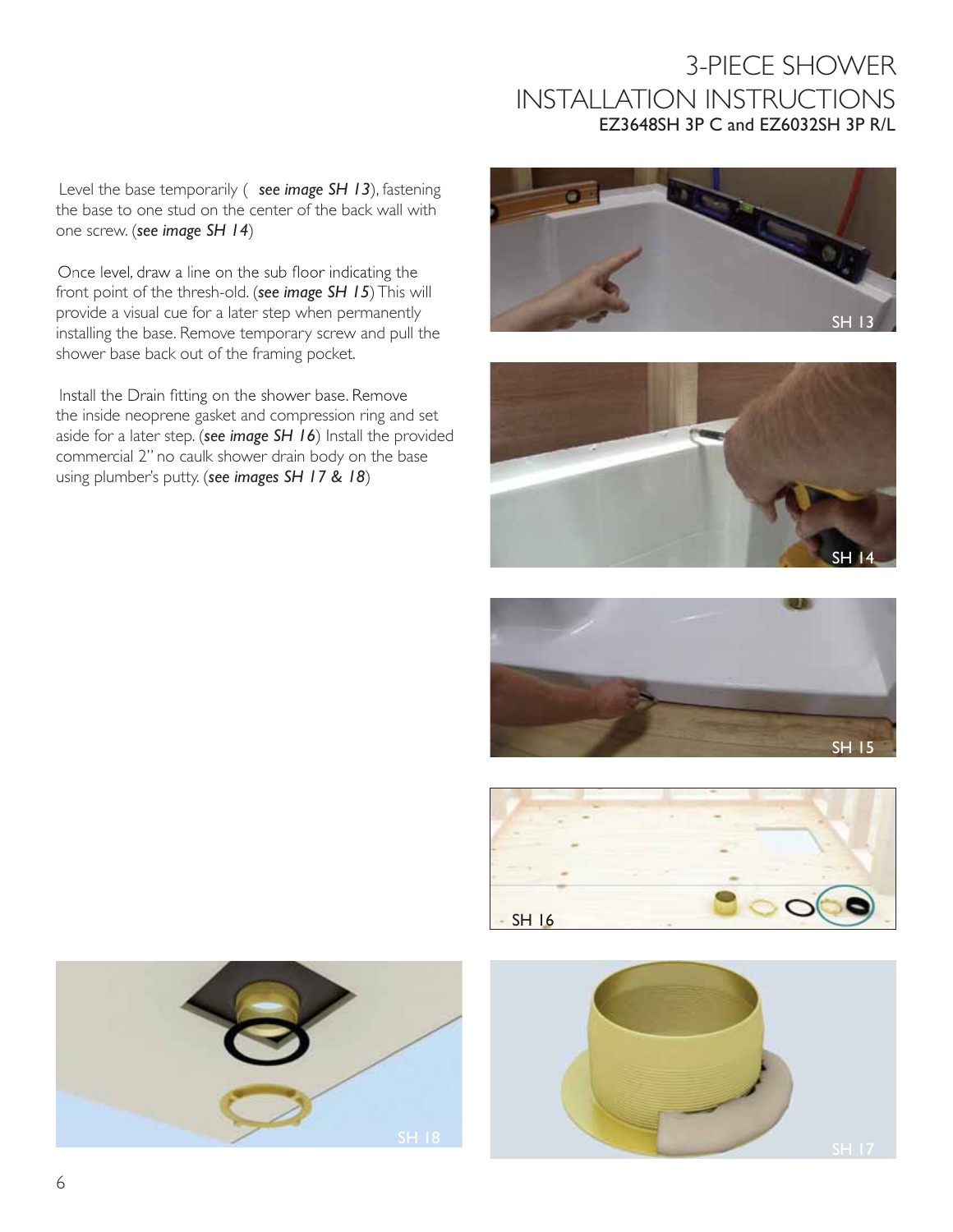#### SUPPORTING THE BACK LEG:

The base is manufactured with a built in back leg support. (see image SH 19) During the dry-fit procedure, you will notice the base does not sit level naturally. The support leg is cut short to provide adjustment for un-level floors. Proper installation requires SOLID contact between the bottom of the support leg and the sub-floor as your warranty depends on it. First measure the distance from the front apron to the center of the back leg, (*see image*  **SH 20**) now transfer that measurement from the previously marked line on the floor (see image SH 21) and using a straight edge mark line on the floor for the back leg. (see *image SH 22*) Next, using approximately 1 tube of 100% clear silicone adhesive, apply every 2" on your line as shown. (*see image SH 23*)The adhesive should be applied at a height that ensures contact with the base as its set in place, which means each bead of silicone should be at least I inch or greater. Once the adhesive has cured, this will provide proper support and adhesion between the pan and the subfloor.

#### BASE INSTALLATION PROCEDURE...

With the base ready to install permanently, use a hammer handle to guide the drain over the drain pipe (*see image*  **SH 24**) and slowly lower the base to level, nudging in small movements until the base meets the line drawn on the floor from an earlier step.

Check for level. (*see image SH 25*)













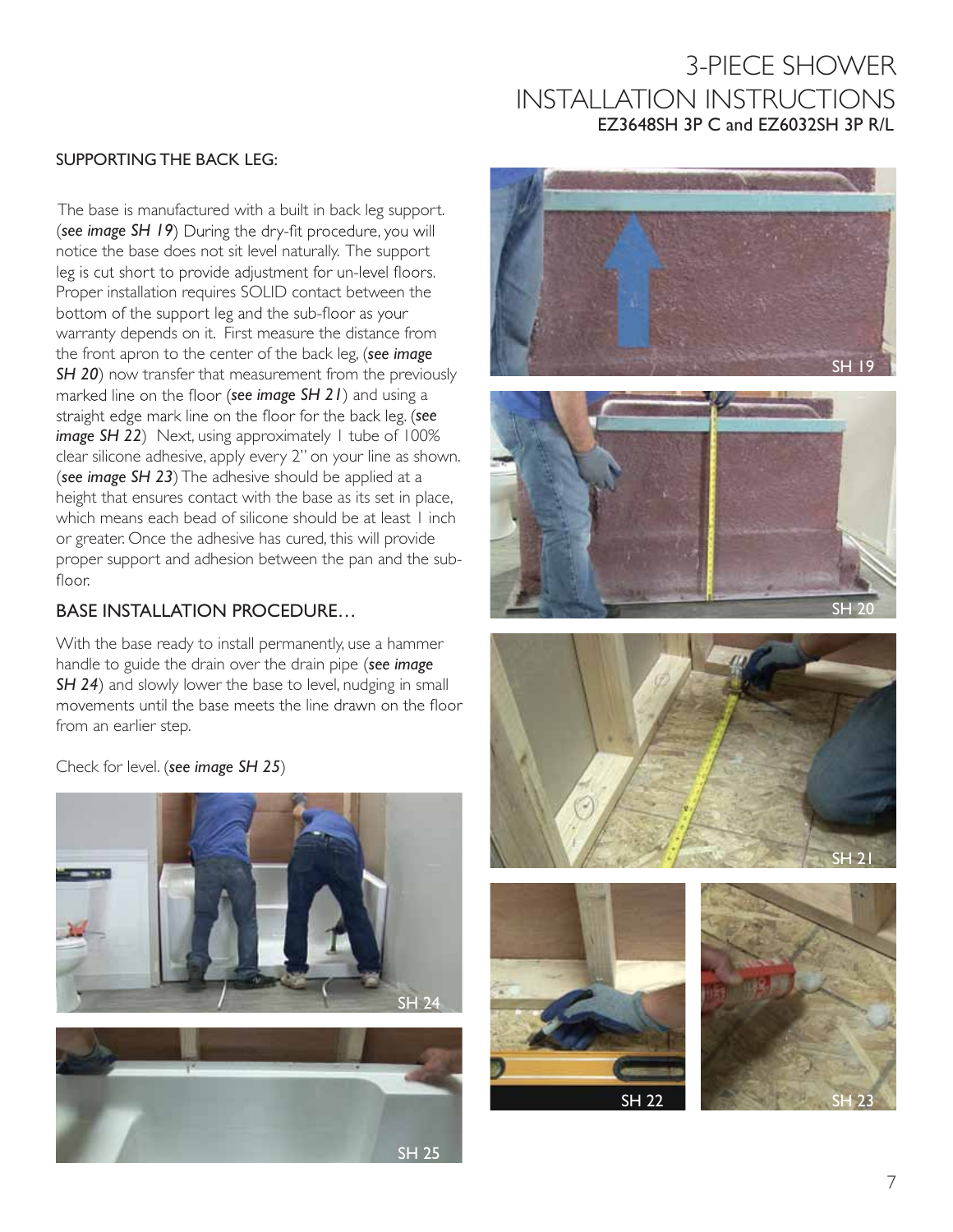Re-secure the center screw to the stud wall.

*Note: Leaning into the shower can easily nudge your base out of level. It is recommended to secure one screw into each wall re-checking level as you go. A level base is critical to wall assembly.*

Secure the pan to all available studs shimming where necessary counter sinking #8 stainless steel screws.This allows the screw head to be flush with the finished flange so as to not interfere with the finished wall installation.

### DRAIN CONNECT PROCEDURE:

Using plumbers grease, lubricate the inside of the rubber gasket and slide over the drain pipe with beveled edge facing up. (*see image SH 26*) Push down until it seats itself. Then screw compression ring into place until tight. (*see image SH 27*) Cut the drain pipe using an inside pipe cutting tool. (*see image SH 28*)

### APPLY FLOOR PROTECTION:

It is recommended that you apply temporary protection for the floor surface. (see *image SH 29*) It is now safe to step in the shower for next steps.

### INSTALLING THEWALLS:

Now it is time to install walls. If using the quick connect plumbing method it is best to install the seat side wall 1st. For sweat valve installations, the protrusion of valve stem in some cases may dictate which wall panel you install 1st.

### PIN & SLOT ASSEMBLY:

Your shower features a pin and slot system that enables<br>you to install all panels from the front finished side without requiring rear access. Begin by using the 100% silicone adhesive applying to the base ledge as shown encircling the single pin and any shipping bolt holes on the ledge. (*see image SH 30*) Lift wall panel into place guiding the wall over the alignment pin. (*see image SH 31*) Check alignment of the tile grout line (*see image SH 32*) then secure wall to studs with screws shimming where necessary to ensure wall surfaces are flush. (see image SH 33) Wipe away any excess adhesive that may have squeezed out.











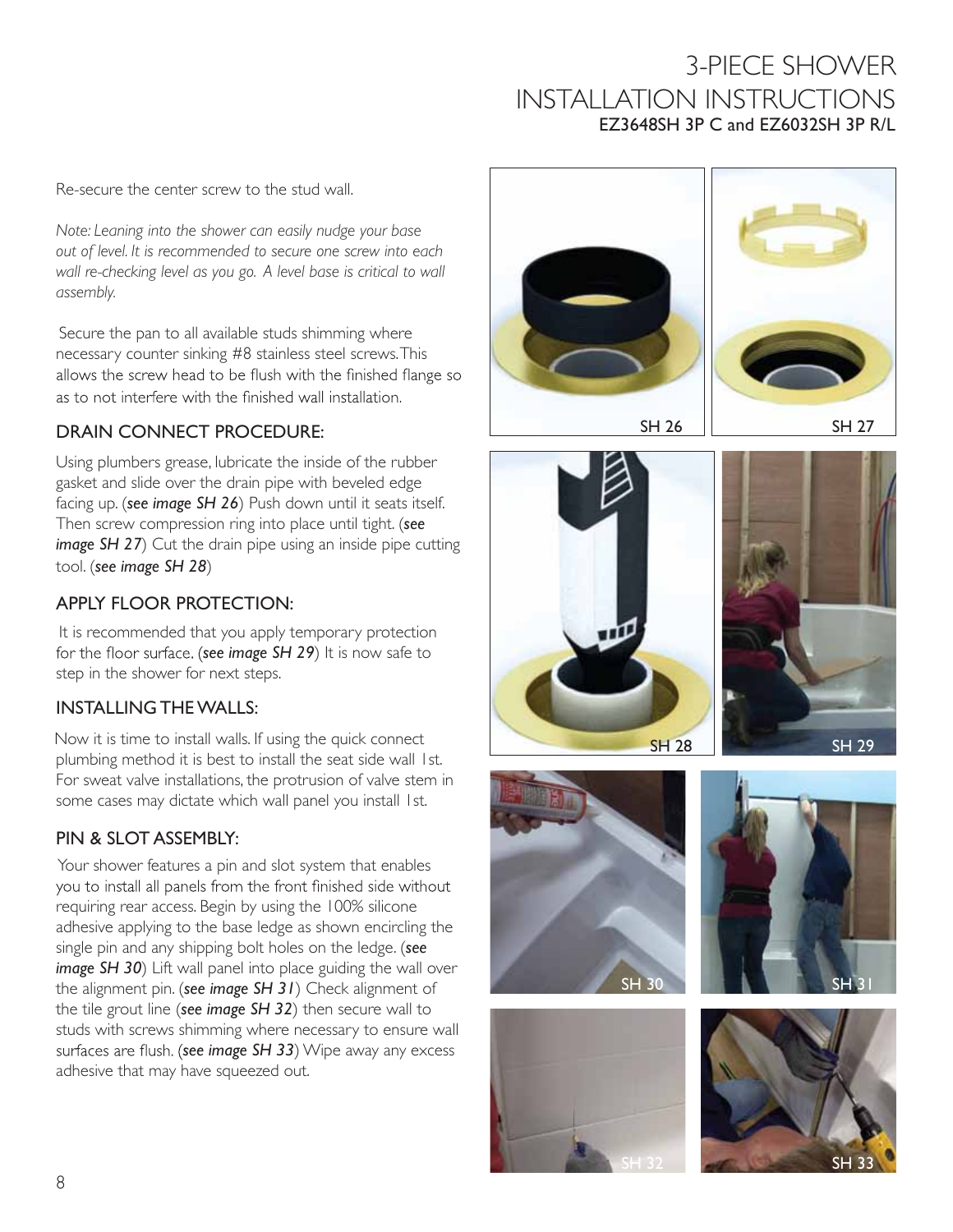#### VALVE INSTALLATION:

Before installing the valve wall we must first install the valve. Refer to valve manufacturer's instructions for conventional sweat installations.

#### QUICK CONNECT PEX INSTALLATIONS.

This instruction will demonstrate the installation of a valve with pex connections. Prepare a framing cove as shown to receive pex pipe in a looped pattern to prevent kinking and allow ease of connection from the valve to the water supplies. (*see image SH 34*)

Find the desired location of your valve and apply protective masking tape over the area to be cut. Mark the center of your valve and drill a hole in the diameter listed in your valve instructions. (*see image SH 35*) Mount the valve directly to the panel by connecting the front trim plate to the valve body using the mounting screws provided by the valve manufacturer. (*see image SH 36*) Next, mount the shower arm eared ell as shown. (*see image SH 37*) Note, if your existing shower supply is higher than the new shower wall panel, leave in place and then connect to your new valve.

#### INSTALL VALVE WALL:

Using the 100% silicone, apply to all interior seems. ( *see image SH 38*) Rest the panel on a bucket as shown during water connection to avoid chipping the panel or the pan. (*see image SH 39*)













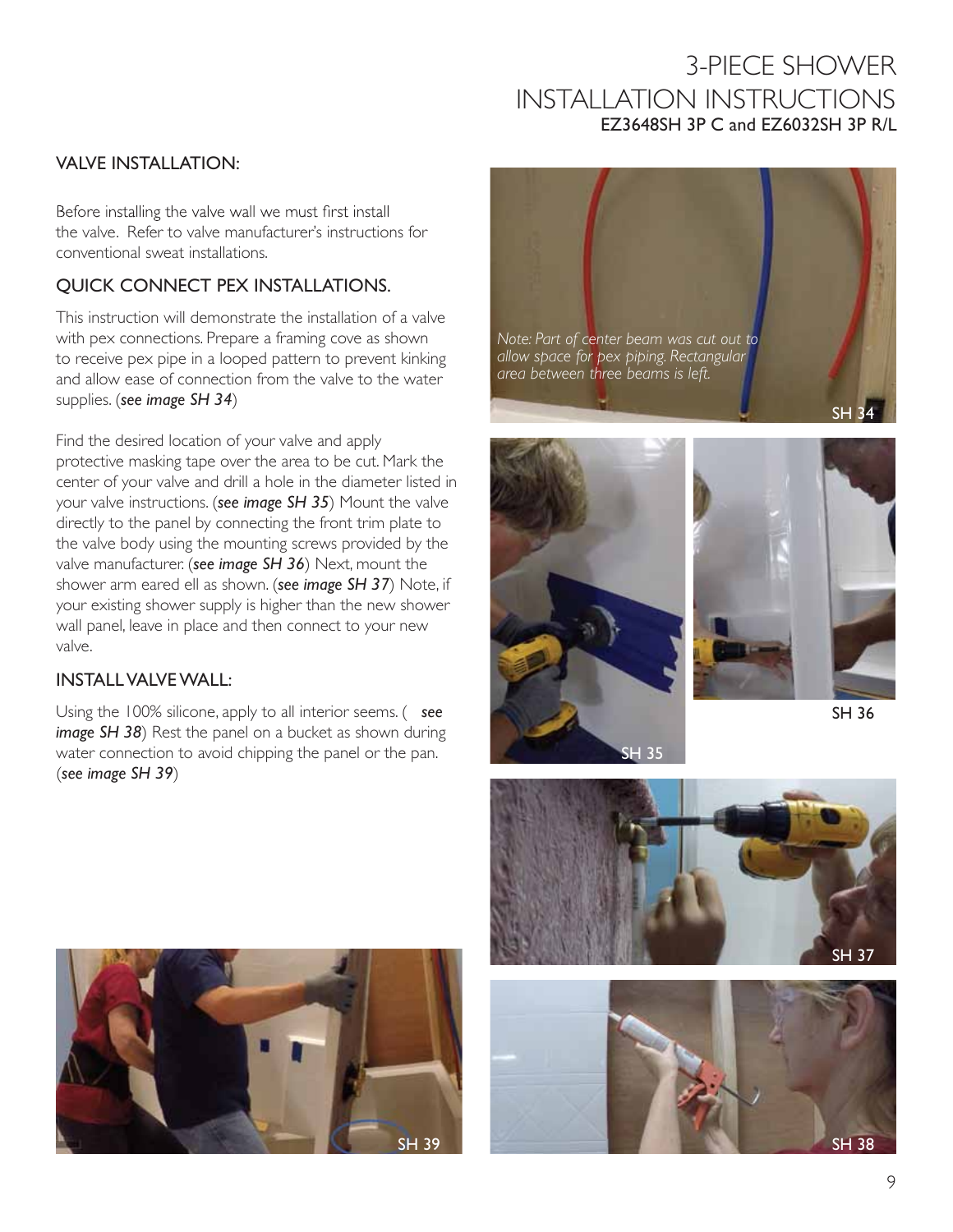#### WATER TEST FOR LEAKS:

While the wall is resting on the bucket and fully connected, now is the time to turn the water back on and test for leaks. (*see image SH 40*)

Install wall by starting at the center seam rotating into place. (*see image SH 41*) Check alignment of the tile grout line then secure wall to studs with screws shimming where necessary to ensure wall surfaces are flush. (*see image SH 42*) Wipe away any excess adhesive that may have squeezed out.

#### INSTALLATION OF ACCESSORIES:

Your shower is fully reinforced and ready to receive surface mount accessories now or anytime in the future.

It is highly recommended that the client be involved in identifying the ideal placement of accessories according to their needs.

# TIP:

Always mark, drill and silicone in a circular pattern around pilot holes for all accessories. (*see images SH 43, 44, 45*)









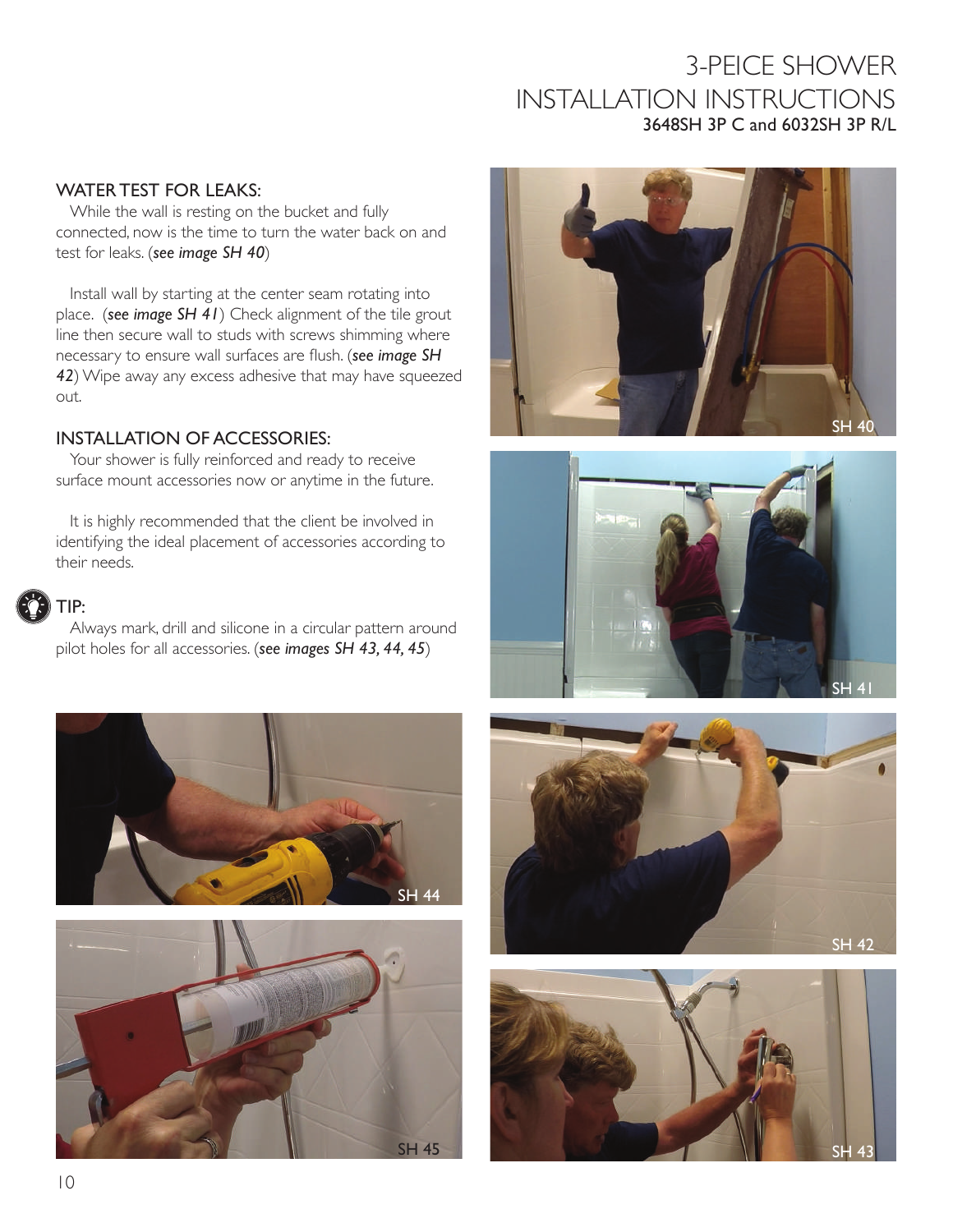#### FINISH CAULKING:

The unit is designed to allow a one eighth inch gap at the seams. Caulk all seams as well as the front edge of the threshold. (*see images SH 46 & 47*) Do not use your shower until caulk is cured. See caulk instructions for cure time.A premium caulk is recommended.

### FLANGE TRIM OPTION:

For fast 2 day installations a 3" white flange trim molding kit is an available option that transitions painted or wall papered drywall finishes to the shower covering a gap of 1-1/4" or less. (*see image SH 48*) During the removal of your existing tub or shower, it is recommended that you cut the wall board away approximately 1" beyond the perimeter or outside edge of the nailing flange of your shower unit. This option will save time and money.

### WATER SPLASH CONTROL:

A weighted shower curtain is recommended and available for purchase.When installed properly it provides an effective and safe solution for keeping water in your low threshold shower during use. Please note that it is important that the curtain be hung at a height that allows it to make contact with the floor.

#### **Congratulations, you have successfully installed your low threshold shower providing years of safety and independence.**

### GLASS ENCLOSURE OPTION:

Unlike most modular shower systems, glass enclosures are an option. Our heavy duty wall construction and tight radius corners are designed to receive fixed glass panel shields, by-pass and swing hinged doors. For best results, it is recommended a local glass enclosure professional determine measurements, materials and provide turnkey installation.





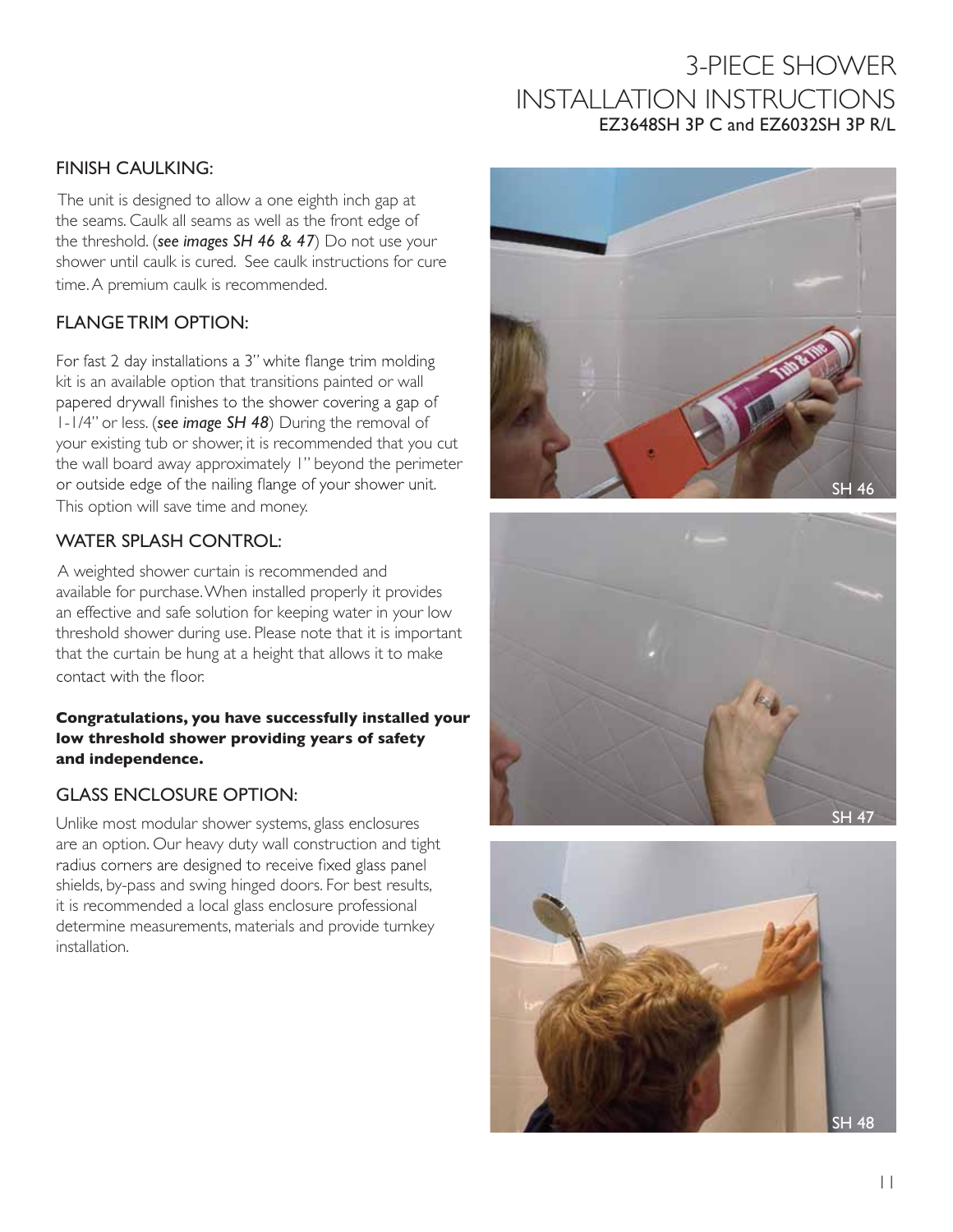EZ3648SH 3P C CHER CHARGE CONTROLLER CONTROLLER CONTROLLER CONTROLLER CONTROLLER CONTROLLER CONTROLLER CONTROLLER CONTROLLER CONTROLLER CONTROLLER CONTROLLER CONTROLLER CONTROLLER CONTROLLER CONTROLLER CONTROLLER CONTROLLE